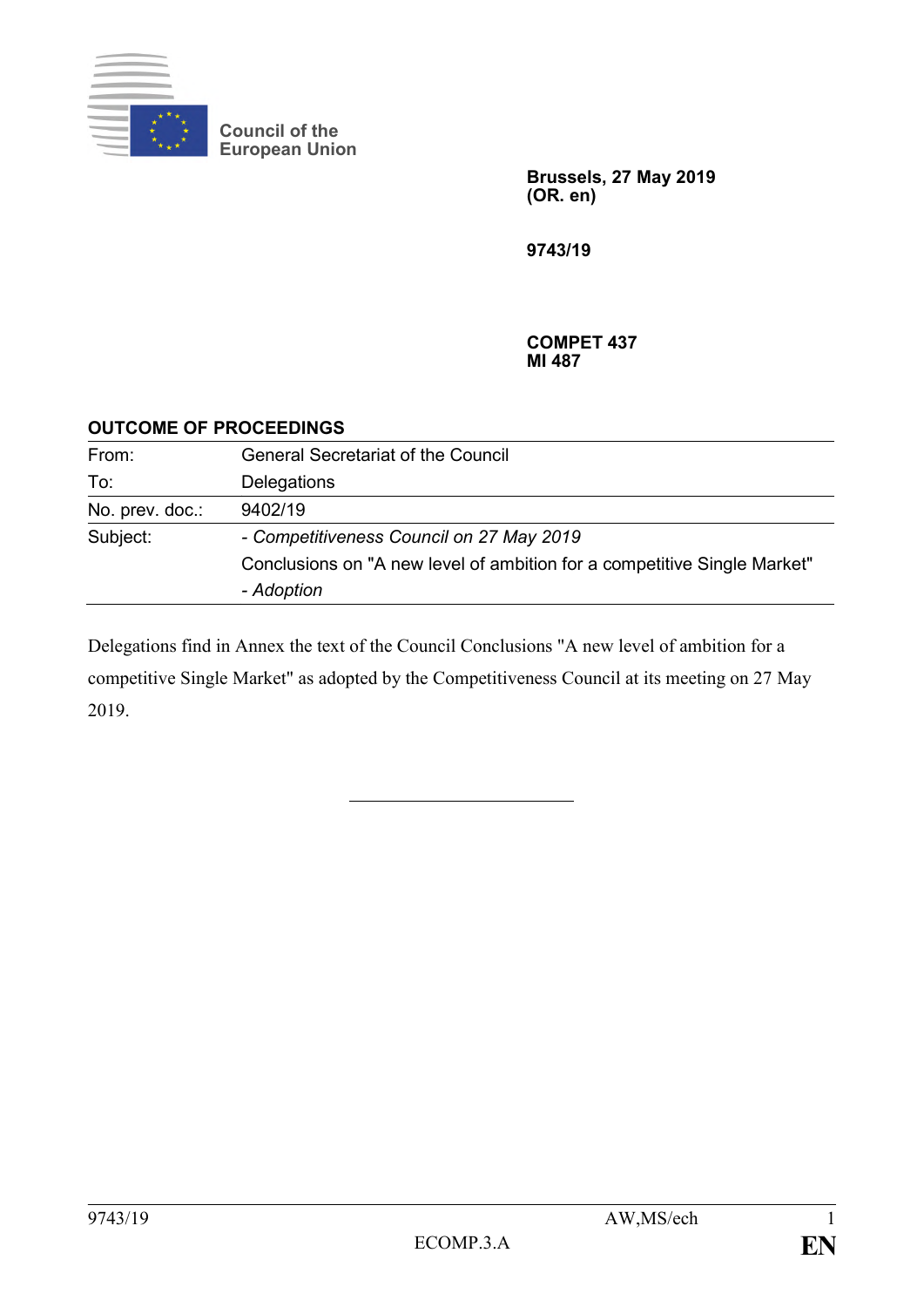## **ANNEX**

# **A new level of ambition for a competitive Single Market**

## THE COUNCIL OF THE EUROPEAN UNION

#### 1. RECALLS

- the European Council Conclusions of December 2018, which highlighted the need to press ahead with the Single Market agenda in all its dimensions and develop a forwardlooking approach**<sup>1</sup>** ;
- the European Council Conclusions of 22 March 2019 that called for an integrated approach connecting all relevant policies and dimensions and in particular that the Single Market should be further deepened and strengthened, with particular emphasis on the development of a service economy and on mainstreaming digital services, removing of remaining unjustified barriers and avoiding creating new ones and for further deepening the Capital Markets Union and ensuring fair and effective taxation**<sup>2</sup>** ;
- the European Commission Communication on "The Single Market in a changing world – A unique asset of renewed political commitment" adopted on 22 November 2018**<sup>3</sup>** .

<u>.</u>

<sup>&</sup>lt;sup>1</sup> Doc EUCO 17/18, paragraph 2.<br><sup>2</sup> Doc EUCO 1/10, para <sup>2</sup>.<sup>2</sup>

<sup>&</sup>lt;sup>2</sup> Doc. EUCO 1/19, para 2, 3.<br>
Doc.  $\frac{14632/2019+4 \text{ DD1}}{2}$ 

**<sup>3</sup>** Doc. 14633/2018+ADD1.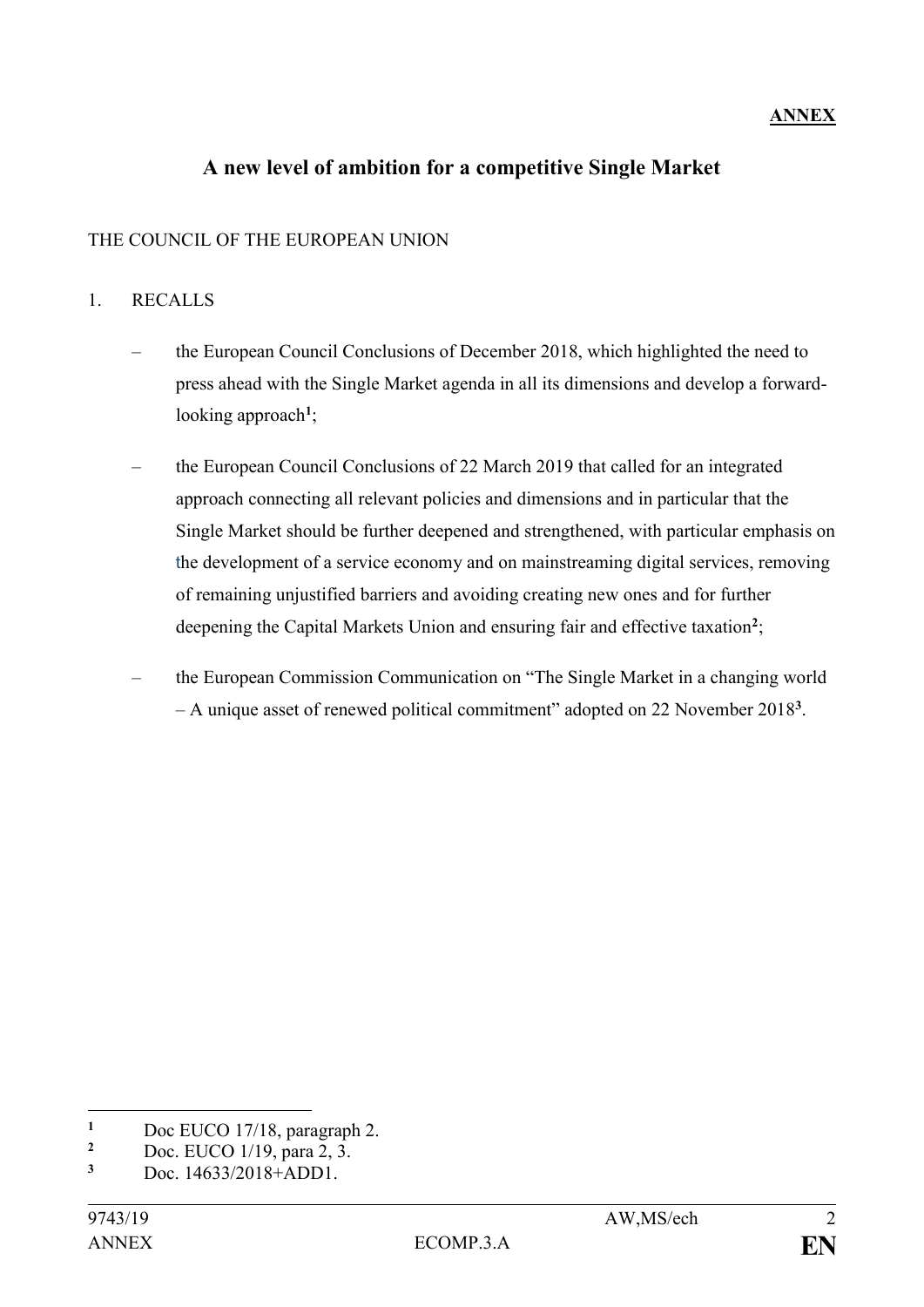#### **I. An integrated approach for the Single Market**

- 2. STRESSES that the EU needs a long-term vision for a globally competitive Single Market, as a cornerstone of the European global competitiveness, addressing the current and emerging global, technological, security and sustainability challenges and touching upon all relevant policy areas, recognising that it requires a renewed commitment from both Member States and EU institutions. An integrated and forward-looking approach to deepening the Single Market would offer a basis for successful transition towards a digital-driven efficient, coherent, balanced and sustainable Europe, in economic, environmental and social terms. EMPHASISES a need for an enabling business environment for investment, innovation and entrepreneurship across the Single Market, fostering European markets to perform well and businesses, regardless of their business model, to scale-up and to be strong enough in the global markets, an environment that ensures a global level playing field in terms of competition and social rules and in other relevant areas, and in which open markets are maintained.
- 3. CONSIDERS that businesses and citizens need to be in the center of the policy-making process. A particular regard should be paid to improving the business environment for SMEs, including start-ups and mid-caps. RECOGNIZES that in order to contribute to a future-proof Single Market, the Commission, Member States and European Parliament should work in close cooperation towards a more user-centric approach, which is based to a greater extent on a thorough analysis of facts and needs. This involves understanding businesses' and citizens' needs and cross-border experiences through undertaking in-depth research focused on ambitions and obstacles by (sub) sector and/or by cross-border/regional area. RECOGNIZES that in the ever-changing Single Market, businesses – especially SMEs – need improved framework conditions as well as tools to assist them overcoming regulatory complexity and legal fragmentation in the Single Market thus facilitating cross-border trade and scale-up.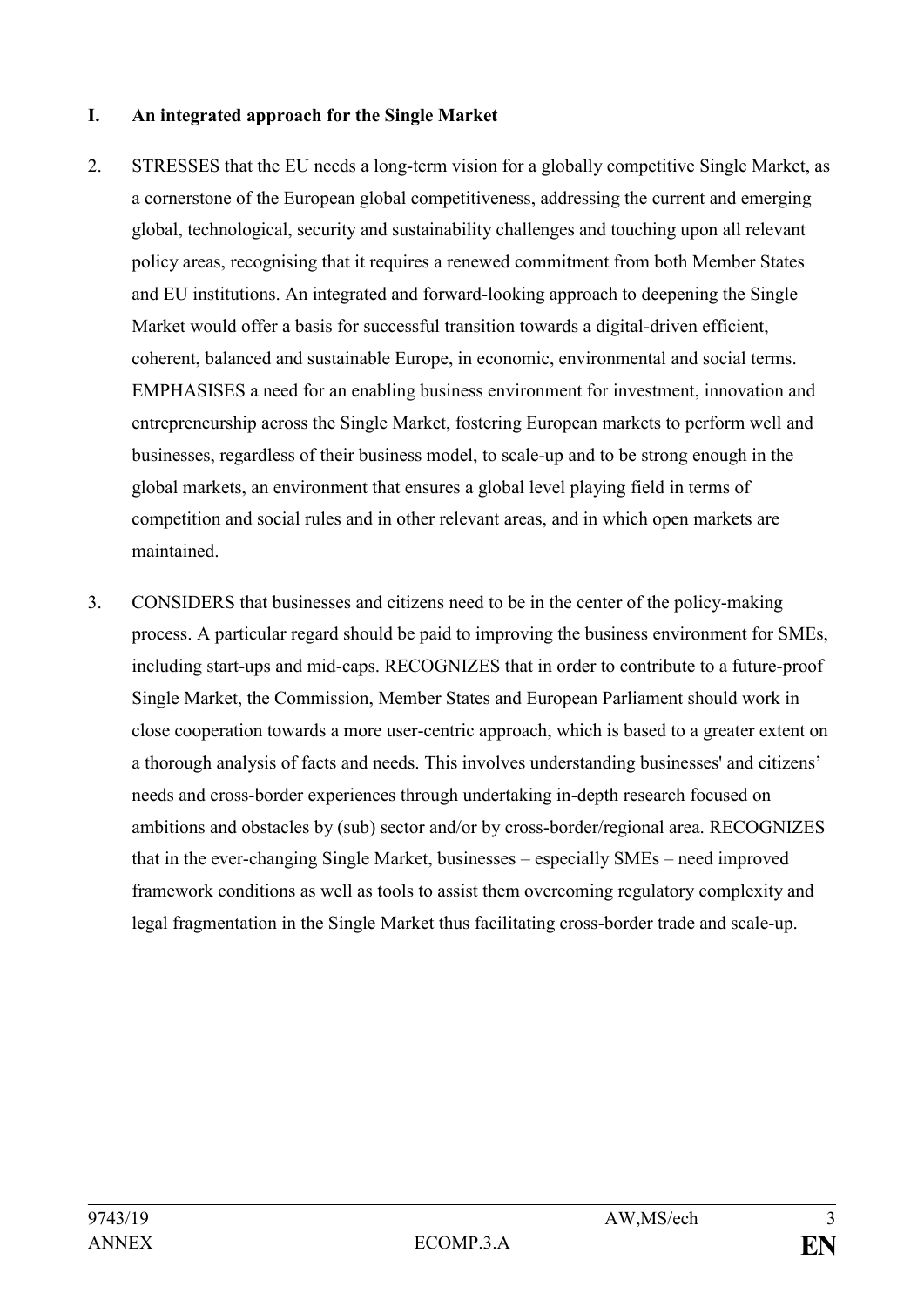- 4. RECOGNISES that continued deepening of the Single Market needs to be reframed in such a way that it clearly enables an integrated approach to the competitiveness of the European economy, fostering synergies between the policy for Single Market, including its digital and industrial dimensions, and other policies and by mainstreaming the free movement of goods and services across all relevant policy areas. NOTES the importance of priority actions to support industrial sectors, in particular those that can better perform in terms of economic growth and achievement of sustainable development objectives. Due consideration should be paid to the differences in economic development and business conditions across the EU and to ensure cohesion.
- 5. HIGHLIGHTS the necessity to further remove remaining unjustified cross-border regulatory or non-regulatory obstacles in the Single Market, particularly in the services markets and to provide legal certainty through clear, consistent and proportionate rules. URGES to prevent any new barriers and Single Market fragmentation, in a continuously developing operational environment. HIGHLIGHTS the importance to use all relevant instruments, including strengthening harmonisation and mutual recognition, as suitable and the application thereof.
- 6. RECALLS that digitalization is an enabler of more cross-border trade and a more integrated Single Market. The importance of digitalization is horizontal and should therefore permeate all policies. UNDERLINES that digital transformation has the potential to reduce administrative burdens significantly and to improve framework conditions for business investment and STRESSES that digital by-default and future-proof regulation is a precondition for a well-functioning Single Market, which promotes innovation, new technologies and business models and enables more efficient and user-friendly digital public services that reduce unnecessary burdens. RECOGNIZES the importance of digital inclusion, digital skills, digital consumer education and awareness, cyber security, enabling infrastructure and e-government.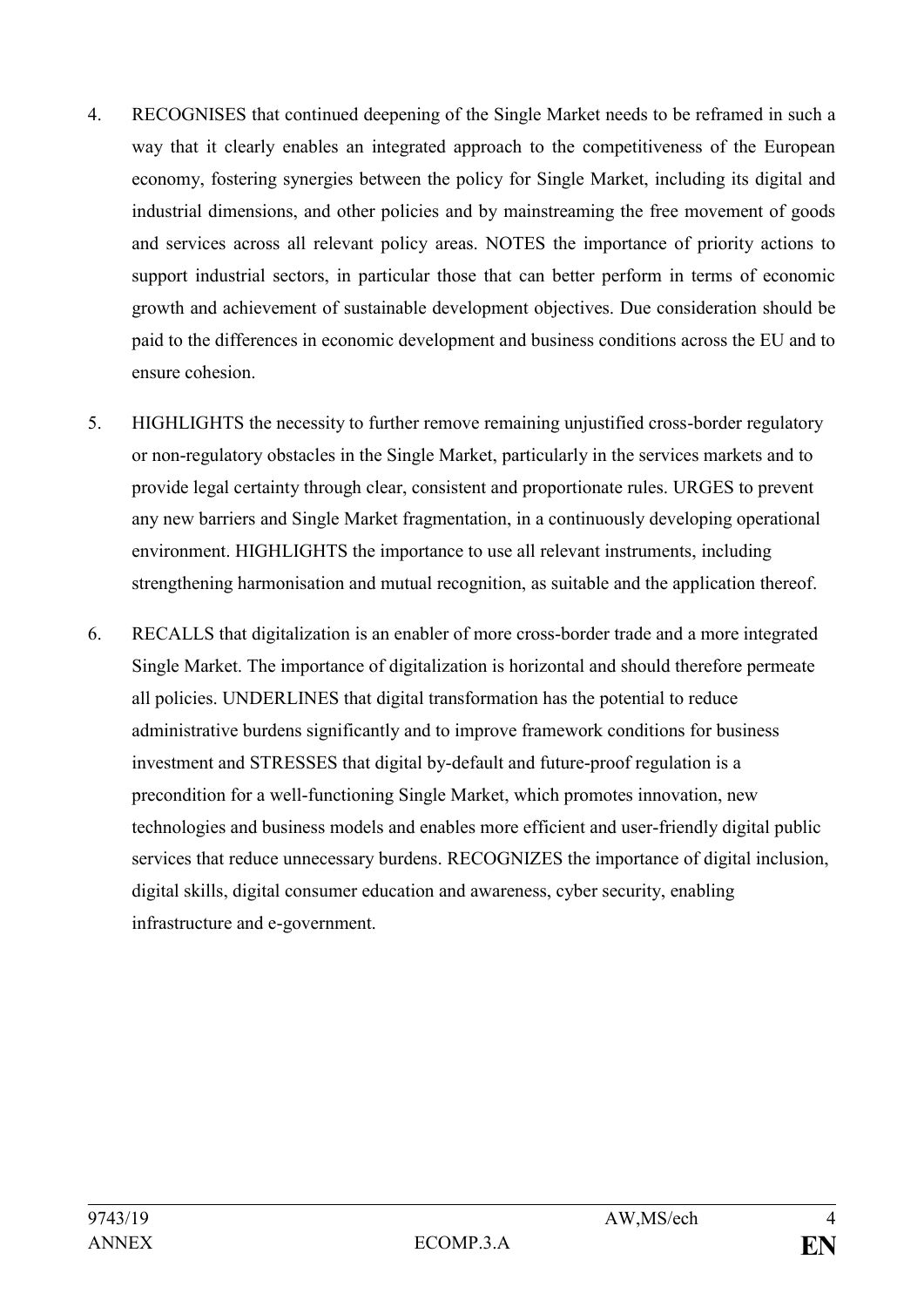- 7. TAKES NOTE of the opportunities that an optimal functioning of the Single Market for services is offering and ACKNOWLEDGES the need to deepen cross-border integration of the services markets, having regard to the significant spill-over effects to related sectors and the increasing interdependence of services and industry in creating added value within the global value chains. EMPHASISES digital services and data economy as an integral part of the Single Market and UNDERLINES that a more competitive service economy will provide a solid basis for our industries and businesses when tackling the fast technological disruption. RECALLS the need to improve the mobility for professionals.
- 8. STRESSES the importance of a strong economic base and of adequate investment in further developing the Single Market and supporting its good functioning. WELCOMES in this regard a number of programmes proposed in the 2021-2027 MFF Framework, such as Horizon Europe, the Single Market Programme, the Connecting Europe Facility, the InvestEU, the Digital Europe and the European Defence Fund Programmes. RECOGNISES their substantive potential to strengthen the competitiveness of the Single Market.
- 9. STRESSES that the proper transparent and effective implementation, application and enforcement of the EU legislation, both at the Union and national, regional and local level, must be strengthened, in order to increase the trust of companies and citizens that their rights based on the Single Market rules and freedoms are fulfilled in practice. RECOGNISES the importance of the notification procedures; CONSIDERS that more transparency on the Commission policy regarding the implementation, application and enforcement in the Single Market is needed. RECALLS the benefits of the EUPilot system.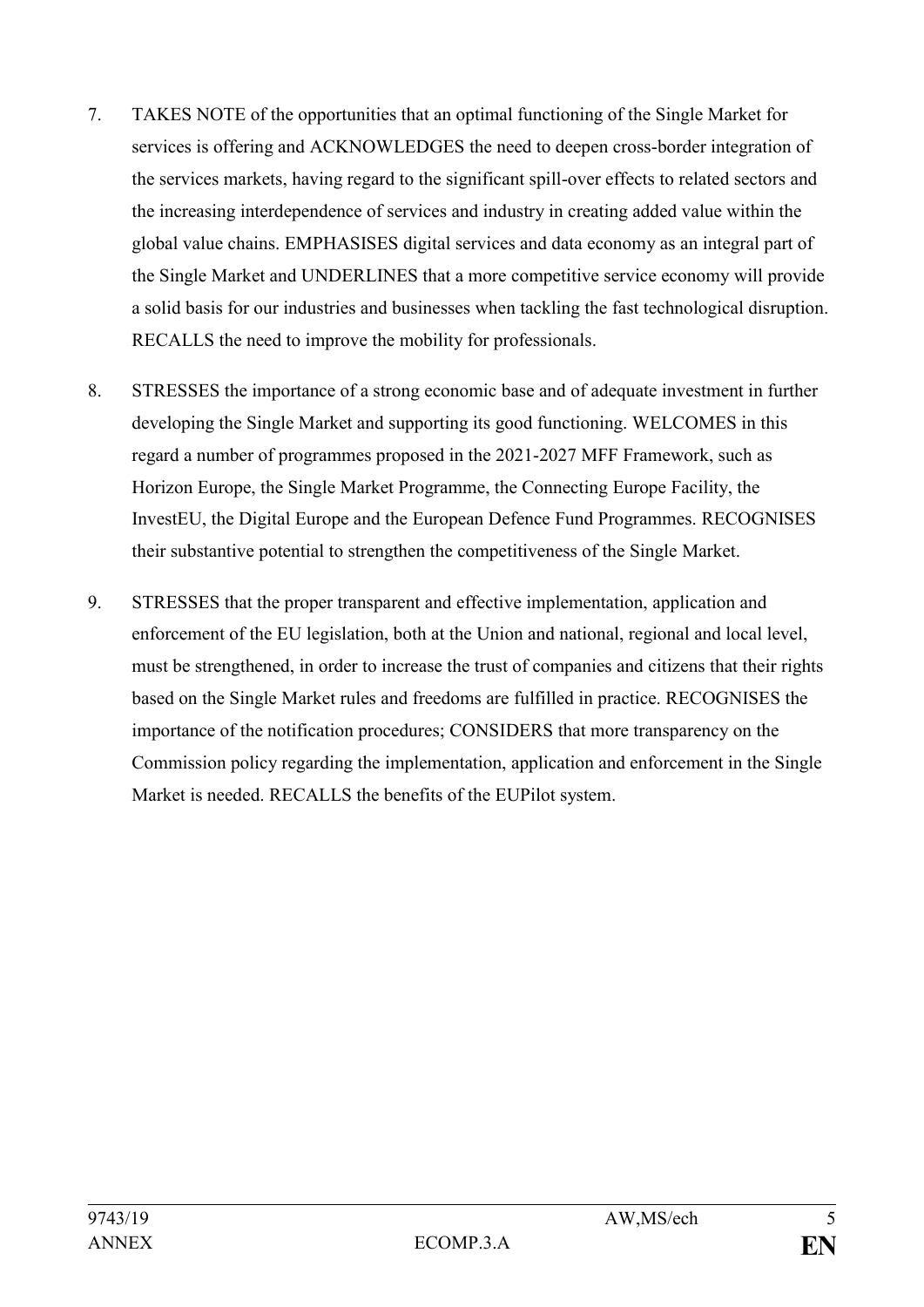10. RECALLS the responsibility of the co-legislators and the Commission to improve the application of the Better Regulation principles, including "think small first" and innovation principle, in order to ensure an agile regulatory framework and to make sure that the quality of legislation is ensured throughout the legislative process. REITERATES its commitments and the importance of removing unjustified regulatory and non-regulatory burdens and CALLS FOR concrete commitments and objectives for preventing and removing unnecessary regulatory and non-regulatory burdens and all unjustified remaining technical and nontechnical barriers in the Single Market, whilst respecting existing protection standards and without undermining the underlying objectives of the legislation. CALLS ON all parties concerned to strengthen a more principle-, evidence-based and market-driven approach in policy making and setting new rules, while both Member States and the Commission focus on implementation and enforcement in the next coming years. CALLS ON the Commission to renew the mandate of the REFIT Platform.

#### **II. A call for action**

# 11. CALLS ON the Commission to:

- complete, by March 2020, the assessment of the remaining regulatory and nonregulatory barriers and opportunities within the Single Market, with a special focus on services, building on the European Council conclusions of December 2018 and March 2019 and on Commission's November 2018 report, taking the perspective of businesses and consumers, mainstreaming digital services**,** considering a stock-taking of the overall regulatory framework set by the Single Market Strategy and the Digital Single Market Strategy and focusing on the most relevant areas and cross-border issues.
- evaluate, based on this assessment, the need for further initiatives to deepen and strengthen the Single Market, which should be "digitally –tested", future-oriented and technology- neutral.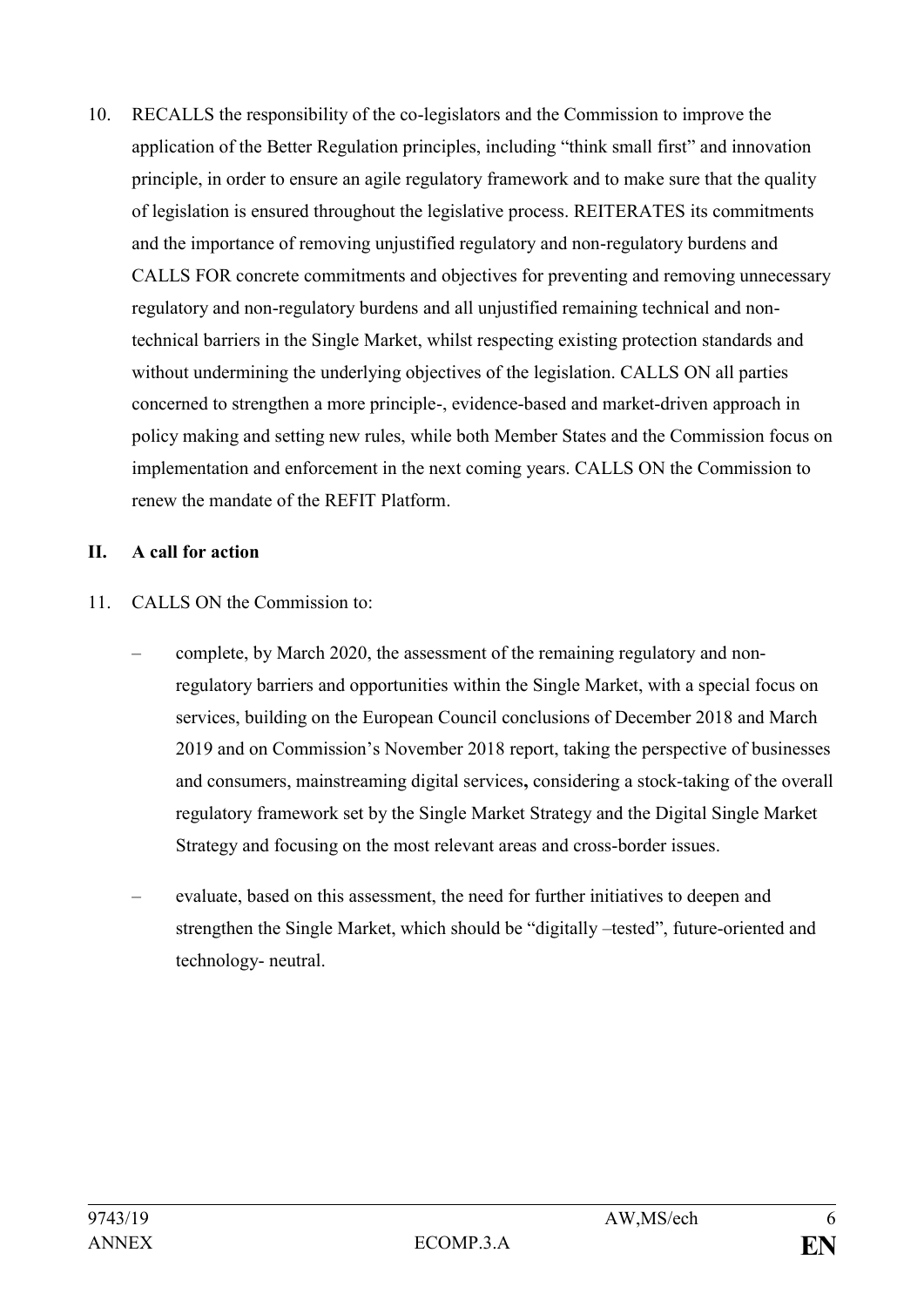CALLS on the full commitment of Member States to addressing unjustified identified barriers through appropriate solutions.

- 12. CALLS ON the Commission and Member States to cooperate on an improved Single Market based on facts and needs through:
	- a coordinated analysis agenda, to be updated frequently, which aims for in-depth and joint analysis of opportunities for cross-border cooperation and value chains, economic trends in specific (sub)sectors, qualitative input from businesses including via customer and user journeys, different modes of supply in services, and micro-data;
	- a coordinated action agenda, to be updated frequently, through which both Member States and the Commission commit to taking action to address unjustified barriers and opportunities identified and design tailor-made solutions, including through:
	- i) joint research and validation of solutions to the identified gaps by bringing together different experts;
	- ii) pilot projects with the participation of the Member States, to jointly work out scalable solutions to specific cross-border problems in particular cross-border user stories,
	- iii) prioritizing tailor-made actions for (sub)sectors with greatest barriers experienced or large economic relevance, as identified by coordinated analysis, as well as the specific needs of start-ups and scale-ups; stimulating bottom-up action and pragmatic solutions;
	- iv) based on this work, identify appropriate solutions, which can be translated into legislative or non-legislative initiatives, to address specific problems.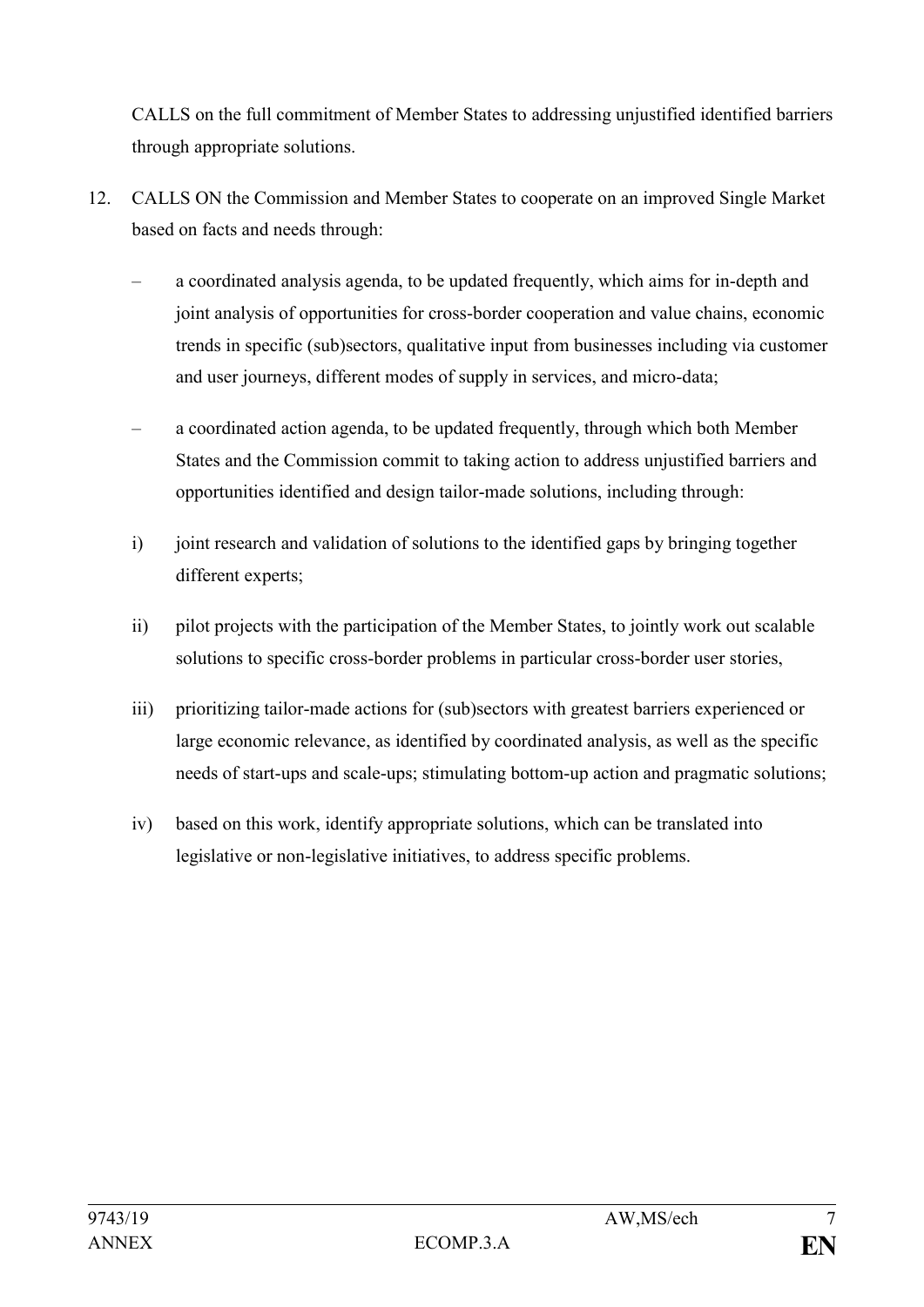- v) making the agenda, its actions and findings publicly and transparently available, for example in the Single Market Scoreboard
- vi) further addressing the need for targeted information for businesses, entrepreneurs and citizens on doing business and working in other Member States, including by the full use of the Points of Single Contact, the Single Digital Gateway, Your Europe, SOLVIT and the Internal Market Information (IMI) system and the involvement, where appropriate of stakeholders and potential users;
- 13. RECOGNISES the progress made in the area of goods through the adoption of the proposals of the Goods Package and CALLS on the Member States for an effective application of the new regulations on mutual recognition and market surveillance to enhance consumer and business confidence in the Single Market. CALLS on the co-legislators to safeguard the application of the principles of the New Legislative Framework when adopting harmonized goods legislation in order to minimize administrative burden through regulatory coherence and flexibility.
- 14. EMPHASISES the recent progress in the consumer protection field and that further work is needed to ensure a high level of consumer protection which are up-to-date with the rapid digital developments while contributing to the deepening of the Single Market, and crossborder consumers' access to goods and services, and taking into account the needs of SMEs to enable a high level of business development and employment.
- 15. ACKNOWLEDGES that barriers remain in the services market, CALLS on the Commission and Member States to work together in partnership on removing barriers, based on specific challenges encountered by businesses; CALLS on the Commission to provide further guidance to improve the implementation of existing rules and instruments in services, and to facilitate mutual learning through the detection and sharing of experiences and best practices between Member States.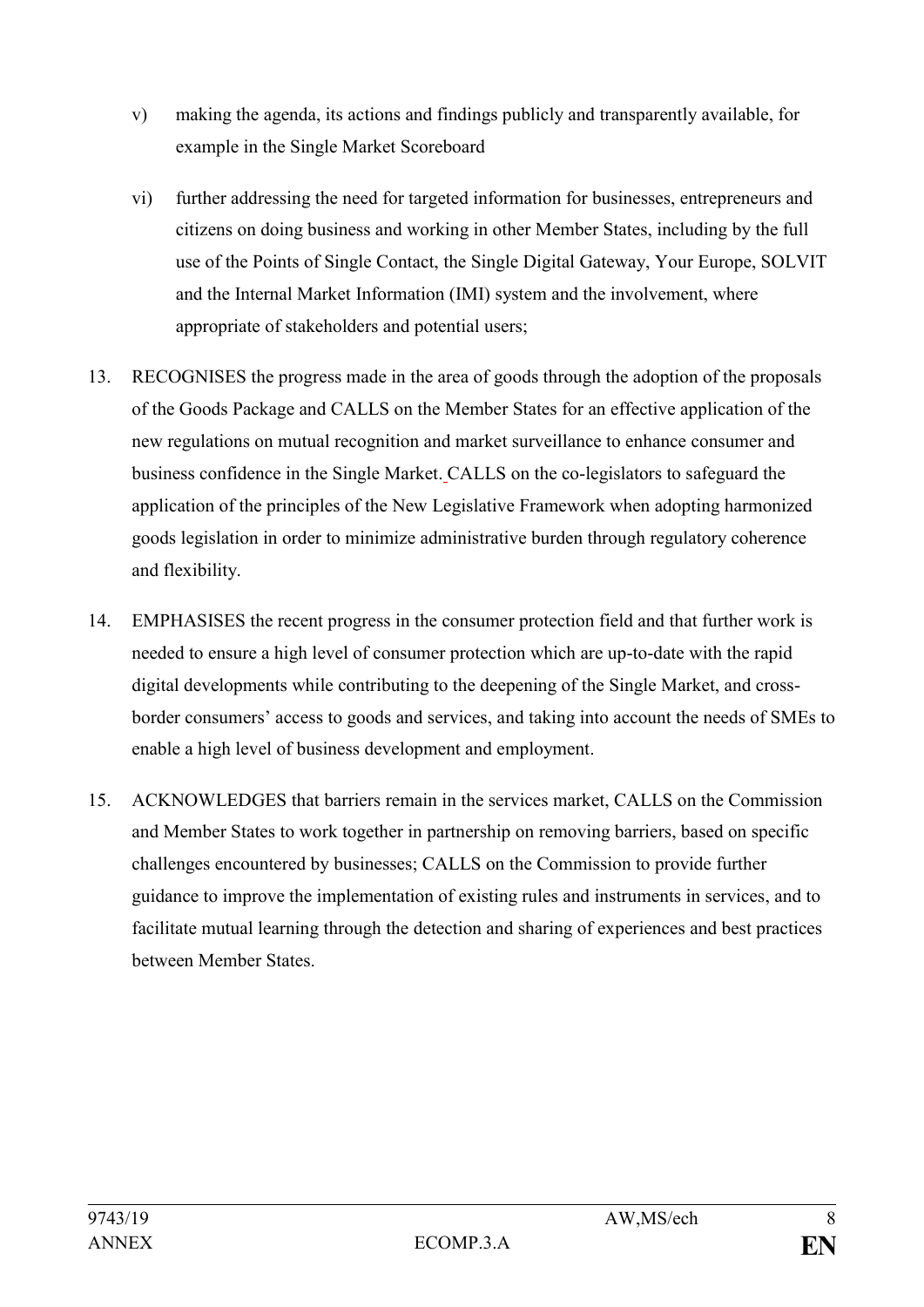- 16. Further CALLS ON the Commission, in working on better implementation, application and enforcement of existing instruments, to:
	- develop by March 2020, in close coordination with the Member States, a long-term action plan for better implementation and enforcement of Single Market rules, including increasing transparency and political ownership for better protection of interests of all stakeholders by e.g. improving the Single Market Scoreboard together with Member States, by improving the cooperation among authorities of Member States, by assisting Member States in the implementation, application and enforcement of Single Market legislation and instruments and by ensuring appropriate follow-up and peer-support amongst Member States;
	- present an annual report to be discussed by the Council on the current state of Single Market integration and the functioning of the Single Market, including the implementation, application and evaluation of regulations, directives and existing instruments.
	- strengthen the instruments for providing tailor-made information to businesses regarding rules governing the Single Market, given the regulatory complexity;
	- ensure the targeted and tailored implementation of the Single Digital Gateway by establishing effective coordination mechanisms between Member States to implement data exchange based on Article 14 of the Regulation, and to facilitate a mechanism for the monitoring of the quality of the information, procedures and assistance services to which the gateway links and the measures to address the quality issues;
	- explore the use, where appropriate, of regulatory sandboxes for the regulations that may have impact on the functioning of the Single Market in a digital environment, in particular for the projects related to the use of the Artificial Intelligence;